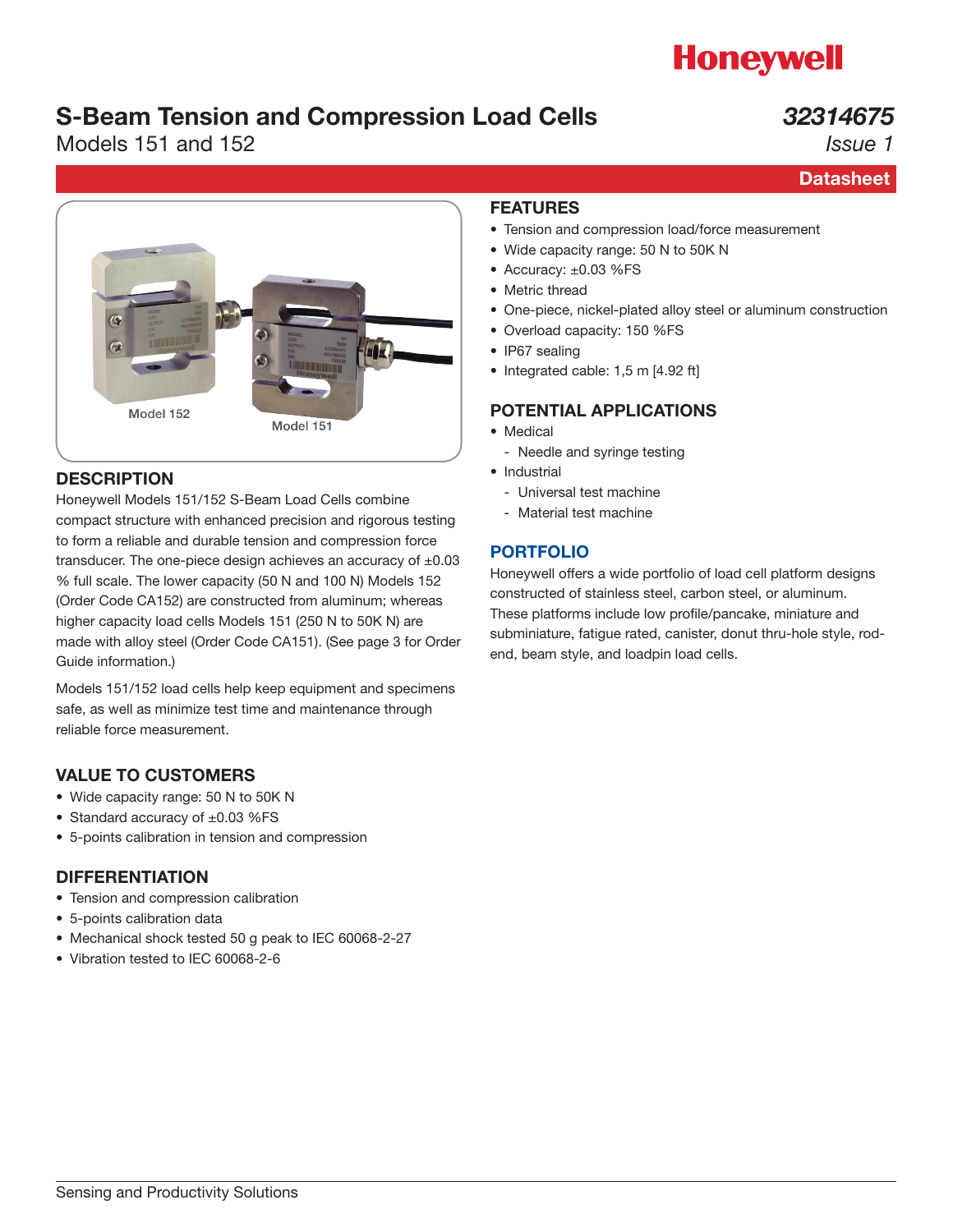## S-Beam Tension and Compression Load Cell, Models 151 & 152

#### Table 1. Electrical Specifications

| <b>Characteristic</b>           | <b>Parameter</b>   |
|---------------------------------|--------------------|
| Strain gage type                | Bonded foil        |
| Excitation voltage (acceptable) | $5V - 10V$         |
| Insulation resistance           | >5,000 MΩ @ 50 Vdc |
| Bridge resistance (input)       | $>385$ $\Omega$    |
| Bridge resistance (output)      | $350 \pm 3 \Omega$ |
| Zero balance                    | ±1%FS              |
| Cable length                    | 1,5 m [4.92 ft]    |

#### Table 2. Performance Specifications

| <b>Characteristic</b>        | <b>Parameter</b>                    |  |  |  |
|------------------------------|-------------------------------------|--|--|--|
| Rated capacity               | $50 N \sim 50 K N$                  |  |  |  |
| Non-linearity (typ.)         | $±0.03$ %FS                         |  |  |  |
| Hysteresis (typ.)            | $±0.03$ %FS                         |  |  |  |
| Non-repeatability            | $±0.03$ %FS                         |  |  |  |
| Zero balance                 | ±1%FS                               |  |  |  |
| Output @ rated capacity (FS) | 2.0 mV/V $\pm$ 1.0 %                |  |  |  |
| Operation                    | Tension and compression             |  |  |  |
| Standard calibration         | Tension $(+)$ and compression $(-)$ |  |  |  |
| Calibration report           | 5-points calibration data           |  |  |  |
| Vibration                    | IEC 60068-2-6                       |  |  |  |
| Shock                        | IEC 60068-2-27                      |  |  |  |
| Safe overload                | 150 % of rated capacity             |  |  |  |

#### Table 3. Environmental Specifications

| <b>Characteristic</b>    | <b>Parameter</b>                  |  |  |  |  |
|--------------------------|-----------------------------------|--|--|--|--|
| Temperature, operating   | -20 °C to 80 °C [-4 °F to 176 °F] |  |  |  |  |
| Temperature, compensated | -10 °C to 40 °C [14 °F to 104 °F] |  |  |  |  |
| Temperature effect, zero | $\pm 0.003$ %FS/°C                |  |  |  |  |
| Temperature effect, span | $\pm 0.003$ %reading/°C           |  |  |  |  |
| Protection level         | IP67                              |  |  |  |  |

#### Table 4. Mechanical Specifications

| Characteristic           | <b>Parameter</b>                        |  |  |  |
|--------------------------|-----------------------------------------|--|--|--|
| Static overload capacity | 150 % of rated capacity                 |  |  |  |
| Material (order code)    | Alloy steel (CA151) or aluminum (CA152) |  |  |  |

#### Table 5. Wiring Color/Codes

| Color        | <b>Designation</b> |
|--------------|--------------------|
| Red          | (+) Excitation     |
| <b>Black</b> | (-) Excitation     |
| Green        | $(+)$ Output       |
| White        | (-) Output         |
| <b>Brown</b> | Shield drain       |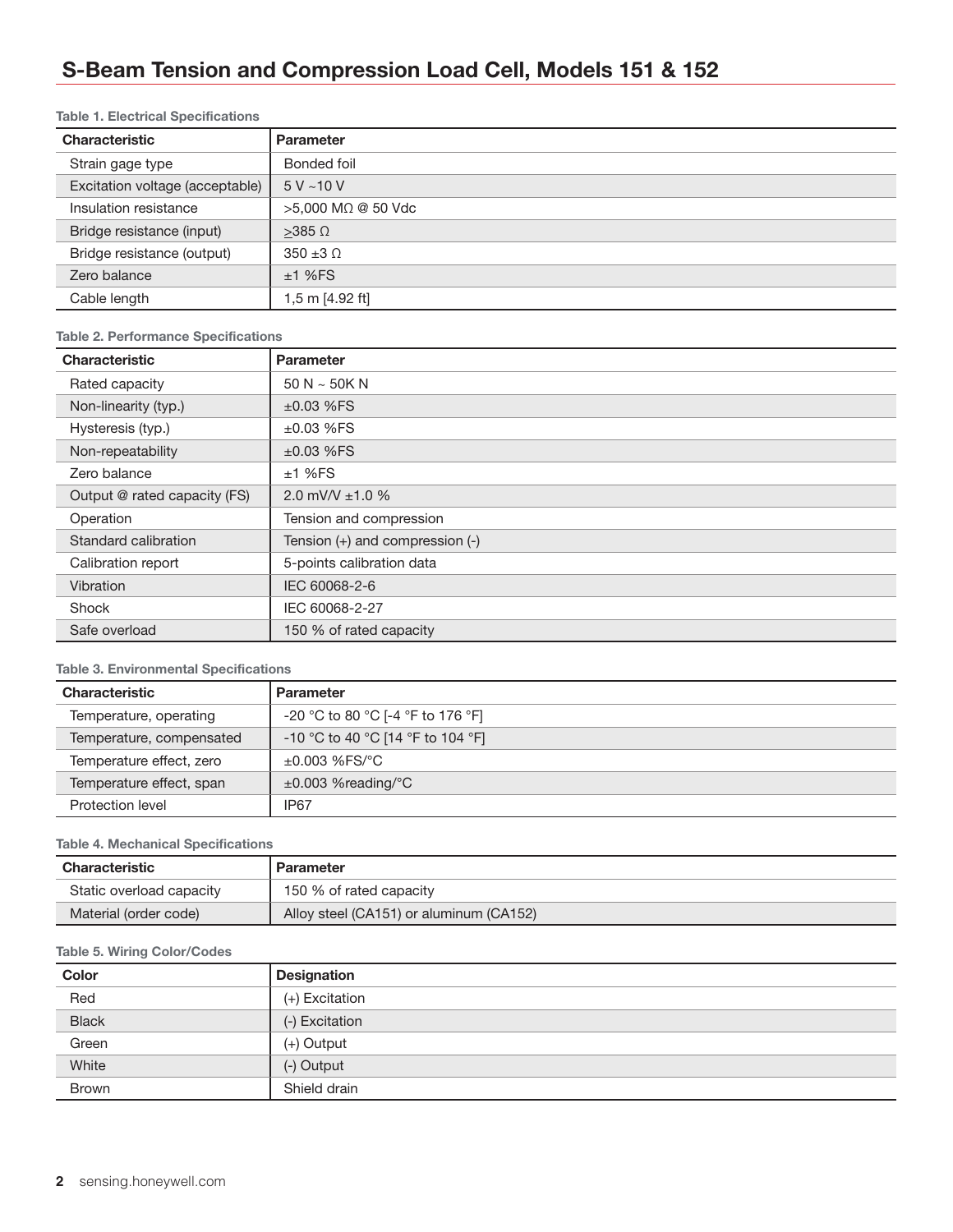#### Figure 1. Product Nomenclature

For example, CA151NL,1BB,2U,6F,9A,30B defines a Model 151 S-Beam Load Cell, 250 N range, -10 °C to 40 °C [14 °F to 104 °F] temperature compensation, unamplified, integral PVC cable, 10 point, tension and compression output.

| <b>CA151</b>                                      | <b>NL</b>                | 1 <sub>BB</sub>                                                | 2U                     | 6F                                              | <b>9A</b>                                                         | 30 <sub>B</sub>                                                  |
|---------------------------------------------------|--------------------------|----------------------------------------------------------------|------------------------|-------------------------------------------------|-------------------------------------------------------------------|------------------------------------------------------------------|
| Receiver type                                     | Range                    | Temperature<br>Compensation                                    | Internal<br>Amplifiers | Electrical<br>Termination                       | Special<br>Calibration                                            | Special Calibration<br>(Load Cells Only)                         |
| <b>S-Beam</b> Series<br>Load Cell                 | MK 50N                   | -10 °C to 40 °C<br><b>1BB</b> [14 °F to 104 °F]<br>temp. comp. | 2U Unamplified         | Integral cable,<br>PVC<br>6F<br>1,5 m [4.92 ft] | 10 point,<br><b>9A</b> $(5 \text{ up/5 down})$<br>20 % increments | Tension and<br>30 <sub>B</sub><br>compression<br>$(+, -)$ output |
| Model 151 <sup>A</sup>                            | <b>ML</b><br>100 N       |                                                                |                        |                                                 |                                                                   |                                                                  |
| <b>CA151</b><br>(order code)                      | <b>NL</b><br>250 N       |                                                                |                        |                                                 |                                                                   |                                                                  |
| Model 152 <sup>B</sup>                            | <b>MY</b><br>500 N       |                                                                |                        |                                                 |                                                                   |                                                                  |
| <b>CA152</b><br>(order code)                      | <b>MN</b><br>1000 N      |                                                                |                        |                                                 |                                                                   |                                                                  |
| A made from<br>alloy steel.                       | <b>MO</b><br>2000 N      |                                                                |                        |                                                 |                                                                   |                                                                  |
| For use ONLY<br>with ranges 250 N<br>and greater. | <b>MQ</b> 5000 N         |                                                                |                        |                                                 |                                                                   |                                                                  |
| <b>B</b> made from<br>aluminum.                   | <b>MR</b><br>10K N       |                                                                |                        |                                                 |                                                                   |                                                                  |
| For use ONLY<br>with ranges 50 N<br>and 100 N.    | <b>MS</b><br>20K N       |                                                                |                        |                                                 |                                                                   |                                                                  |
|                                                   | <b>ZN</b><br><b>30KN</b> |                                                                |                        |                                                 |                                                                   |                                                                  |
|                                                   | <b>MT</b><br><b>50KN</b> |                                                                |                        |                                                 |                                                                   |                                                                  |

#### Table 6. Order Guide

| Range  | <b>Description</b> | <b>Order Code</b>         | <b>Honeywell Part Number</b> |
|--------|--------------------|---------------------------|------------------------------|
| 50 N   | Model 152 50 N     | CA152MK, 1BB, 2U, 6F, 30B | 060-P662-01                  |
| 100 N  | Model 152 100 N    | CA152ML, 1BB, 2U, 6F, 30B | 060-P662-02                  |
| 250 N  | Model 151 250 N    | CA151NL, 1BB, 2U, 6F, 30B | 060-P663-01                  |
| 500 N  | Model 151 500 N    | CA151MY, 1BB, 2U, 6F, 30B | 060-P663-02                  |
| 1000 N | Model 151 1,000 N  | CA151MN, 1BB, 2U, 6F, 30B | 060-P664-01                  |
| 2000 N | Model 151 2,000 N  | CA151MO, 1BB, 2U, 6F, 30B | 060-P665-01                  |
| 5000 N | Model 151 5,000 N  | CA151MQ, 1BB, 2U, 6F, 30B | 060-P665-02                  |
| 10K N  | Model 151 10,000 N | CA151MR, 1BB, 2U, 6F, 30B | 060-P665-03                  |
| 20K N  | Model 151 20,000 N | CA151MS, 1BB, 2U, 6F, 30B | 060-P666-01                  |
| 30K N  | Model 151 30,000 N | CA151ZN, 1BB, 2U, 6F, 30B | 060-P666-02                  |
| 50K N  | Model 151 50,000 N | CA151MT, 1BB, 2U, 6F, 30B | 060-P666-03                  |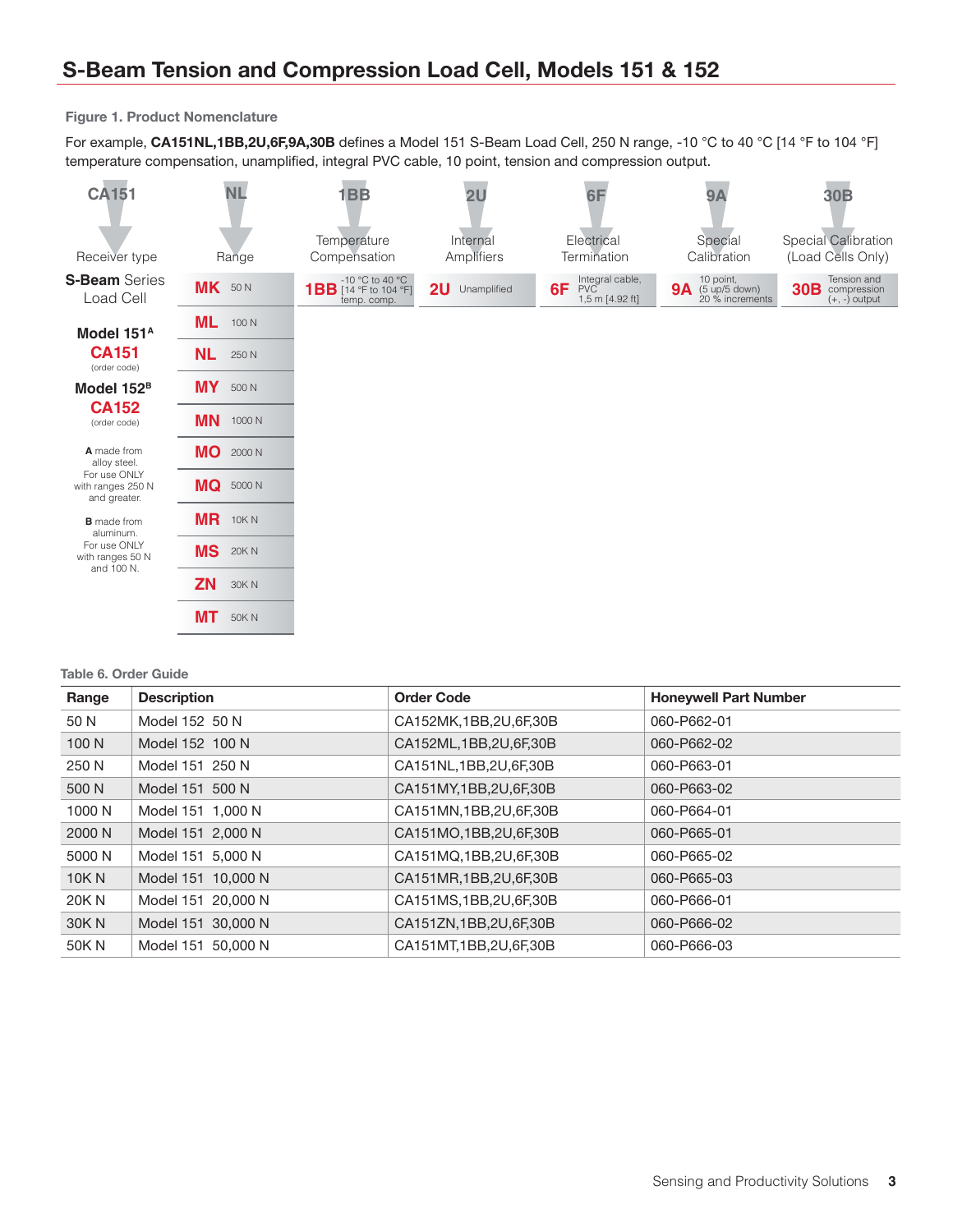### DIMENSIONAL DRAWINGS

Figure 2. Model 151 & 152 Dimensions



 $\mathsf{C}$ 

| <b>Capacity</b><br>(N) | <b>Model</b> | Case<br><b>Material</b> | A<br>(Reference)      | B<br>(Reference)                 | C                               | т                              | L                     | М                               | W                   |
|------------------------|--------------|-------------------------|-----------------------|----------------------------------|---------------------------------|--------------------------------|-----------------------|---------------------------------|---------------------|
| 50                     | 152          | aluminum                | 68 mm<br>$[2.68]$ in] | 24,5 mm<br>$[0.96]$ in           | 9 <sub>mm</sub><br>$[0.35$ in]  | $18 \text{ mm}$<br>$[0.71$ in] | 70 mm<br>[2.76 in]    | M8 x 1.25/<br>thru              | 56 mm<br>[2.20 in]  |
| 100                    | 152          | aluminum                | 68 mm<br>$[2.68]$ in] | 24.5 mm<br>[0.96 in]             | 9 <sub>mm</sub><br>$[0.35$ in]  | $18 \text{ mm}$<br>$[0.71$ in] | 70 mm<br>[2.76 in]    | M8 x 1.25/<br>thru              | 56 mm<br>[2.20 in]  |
| 250                    | 151          | alloy steel             | 62,5 mm<br>[2.46 in]  | 18.5 mm<br>[0.73 in]             | 6,35 mm<br>$[0.25$ in]          | $12.7$ mm<br>[0.50 in]         | 63,5<br>[2.5 in]      | M6 x 1/thru                     | 50,8 mm<br>[2.0 in] |
| 500                    | 151          | alloy steel             | 62,5 mm<br>[2.46 in]  | 18,5 mm<br>$[0.73$ in]           | 6,35 mm<br>$[0.25$ in]          | $12,7$ mm<br>$[0.50$ in]       | 63,5<br>[2.5 in]      | $M6 \times 1$ /thru             | 50,8 mm<br>[2.0 in] |
| 1000                   | 151          | alloy steel             | 62,5 mm<br>[2.46 in]  | 25.4 mm<br>[1.0 in]              | $9.5 \text{ mm}$<br>$[0.37$ in] | $19 \text{ mm}$<br>[0.75]      | 76,2 mm<br>[3.0 in]   | $M10 \times 1.5/$<br>thru       | 50,8 mm<br>[2.0 in] |
| 2000                   | 151          | alloy steel             | 62,5 mm<br>[2.46 in]  | 25.4 mm<br>[1.0 in]              | $9,5$ mm<br>$[0.37$ in]         | $19 \text{ mm}$<br>$[0.75]$    | 76.2 mm<br>[3.0 in]   | M <sub>12</sub> x 1.75/<br>thru | 50.8 mm<br>[2.0 in] |
| 5000                   | 151          | alloy steel             | 62,5 mm<br>[2.46 in]  | 25.4 mm<br>[1.0 in]              | $9.5 \text{ mm}$<br>[0.37 in]   | $19 \text{ mm}$<br>[0.75]      | 76,2 mm<br>[3.0 in]   | M <sub>12</sub> x 1.75/<br>thru | 50,8 mm<br>[2.0 in] |
| 10k                    | 151          | alloy steel             | 62,5 mm<br>[2.46 in]  | $31,5 \text{ mm}$<br>$[1.24]$ in | $12,7$ mm<br>[0.50 in]          | 25,4 mm<br>[1.0 in]            | 76,2 mm<br>[3.0 in]   | M <sub>12</sub> x 1.75/<br>thru | 50,8 mm<br>[2.0 in] |
| 20 <sub>k</sub>        | 151          | alloy steel             | 86 mm<br>[3.39 in]    | 31,5 mm<br>[1.24 in]             | $19 \text{ mm}$<br>$[0.74]$ in] | 25,4 mm<br>[1.0 in]            | 108 mm<br>$[4.25$ in] | $M18 \times 1.5/$<br>thru       | 76,2 mm<br>[3.0 in] |
| 30k                    | 151          | alloy steel             | 86 mm<br>$[3.39]$ in] | 31,5 mm<br>[1.24 in]             | <b>19 mm</b><br>$[0.74$ in]     | 25,4 mm<br>[1.0 in]            | 108 mm<br>$[4.25$ in] | $M18 \times 1.5/$<br>thru       | 76,2 mm<br>[3.0 in] |
| 50k                    | 151          | alloy steel             | 86 mm<br>[3.39 in]    | 37,5<br>$[1.48$ in]              | 25,4 mm<br>[1.0 in]             | 31,8 mm<br>$[1.25$ in]         | 108 mm<br>$[4.25$ in] | $M18 \times 1.5/$<br>thru       | 76,2 mm<br>[3.0 in] |